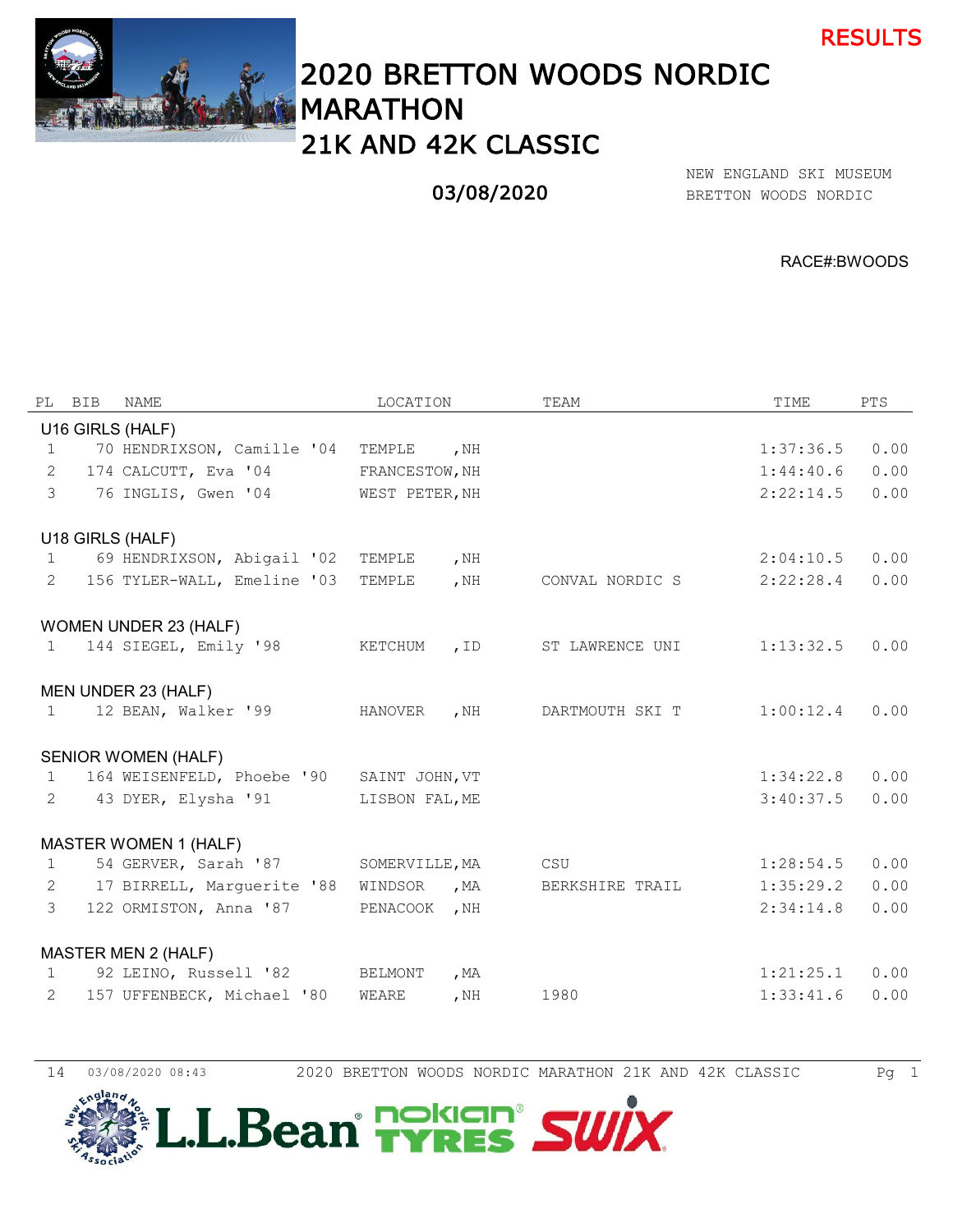| PL             | BIB<br>NAME                  | LOCATION                | TEAM            | TIME      | PTS  |
|----------------|------------------------------|-------------------------|-----------------|-----------|------|
|                | MASTER WOMEN 3 (HALF)        |                         |                 |           |      |
| $\mathbf{1}$   | 147 SMITH, Michele '77       | BURLINGTON, MA          | CAMBRIDGE SPORT | 1:40:03.9 | 0.00 |
|                |                              |                         |                 |           |      |
|                | MASTER MEN 3 (HALF)          |                         |                 |           |      |
| $\mathbf{1}$   | 62 HAKIM, Michael '77        | SHELBURNE , VT          | NWVE            | 1:28:24.6 | 0.00 |
|                |                              |                         |                 |           |      |
|                | <b>MASTER WOMEN 4 (HALF)</b> |                         |                 |           |      |
| $\mathbf{1}$   | 57 GRABSCH, Diana '70        | MERIDEN<br>$C_{\Gamma}$ |                 | 1:26:08.5 | 0.00 |
|                |                              |                         |                 |           |      |
|                | <b>MASTER WOMEN 5 (HALF)</b> |                         |                 |           |      |
| $\mathbf{1}$   | 5 ALENCE, Karen '66          | SOUTH BURL, VT          | MANSFIELD NORDI | 1:53:48.5 | 0.00 |
| 2              | 178 MICHALAK, Doreen '68     | PETERBOROU, NH          |                 | 2:11:54.4 | 0.00 |
| 3              | 106 MCCLENNEN, Sarah '65     | NEW LONDON, NH          |                 | 2:18:51.8 | 0.00 |
|                |                              |                         |                 |           |      |
|                | <b>MASTER MEN 5 (HALF)</b>   |                         |                 |           |      |
| $\mathbf{1}$   | 86 LABONTE, Robert '67       | COLCHESTER, CT          |                 | 1:21:07.0 | 0.00 |
| 2              | 44 ELLIS, Jim '65            | HUBBARDSTO, MA          | CAMBRIDGE SPORT | 1:31:11.2 | 0.00 |
| $\mathcal{S}$  | 85 KRUEGER, Clinton '69      | MILTON<br>, $MA$        | CAMBRIDGE SPORT | 1:36:44.6 | 0.00 |
| $\overline{4}$ | 39 DOUGHERTY, William '67    | CRESTWOOD , NY          |                 | 1:52:11.7 | 0.00 |
| $\overline{4}$ |                              |                         |                 |           |      |
|                | MASTER WOMEN 6 (HALF)        |                         |                 |           |      |
| $\mathbf{1}$   | 71 HENRY, Jane '64           | HANOVER<br>, $NH$       | FORD SAYRE      | 1:51:08.8 | 0.00 |
| $\mathbf{2}$   | 41 DOYLE, Anne '61           | , $MA$<br>LINCOLN       | CAMBRIDGE SPORT | 1:51:26.4 | 0.00 |
|                |                              |                         |                 |           |      |
|                | MASTER MEN 6 (HALF)          |                         |                 |           |      |
| $\mathbf{1}$   | 129 RABON, Mark '63          | JEFFERSON , NH          |                 | 1:34:36.8 | 0.00 |
| $\mathbf{2}$   | 171 NEWVURY, Ken '64         | BARRINGTON, NH          |                 | 1:35:10.3 | 0.00 |
| 3              | 49 FOURNIER, Robert '64      | GROTON<br>, $MA$        |                 | 2:41:20.2 | 0.00 |
|                |                              |                         |                 |           |      |
|                | <b>MASTER WOMEN 7 (HALF)</b> |                         |                 |           |      |
| $\mathbf{1}$   | 116 MOODY, Kimberly '55      | POWNAL<br>, $ME$        | SCHUSSVEREIN    | 1:40:07.6 | 0.00 |
| $\mathbf{2}$   | 38 DOUCETT, Lisa '55         | ANDOVER<br>, $MA$       | CAMBRIDGE SPORT | 1:44:43.0 | 0.00 |
| 3              | 134 ROSENBLOOM, Sara '57     | , NH<br>LACONIA         | GUNSTOCK NORDIC | 1:45:24.1 | 0.00 |
| $\overline{4}$ | 177 STASNY, Elaine '58       | CONCORD<br>, $VT$       |                 | 1:59:45.9 | 0.00 |
| 5              | 23 BROWN, Peggy '55          | PETERBOROU, NH          | WINDBLOWN       | 2:12:22.1 | 0.00 |
| 5              |                              |                         |                 |           |      |
|                | <b>MASTER MEN 7 (HALF)</b>   |                         |                 |           |      |
| 1              | 131 RAND, David '56          | BARRINGTON, RI          | DRIFTER XC      | 1:21:41.9 | 0.00 |
| 2              | 16 BIRRELL, David '57        | ADAMS<br>, MA           | BERKSHIRE TRAIL | 1:36:59.5 | 0.00 |
| 3              | 168 WOJTON, Andrzej '58      | PORT CHEST, NY          | POLSKA RUNNING  | 1:37:00.7 | 0.00 |
|                |                              |                         |                 |           |      |
|                | <b>MASTER WOMEN 8 (HALF)</b> |                         |                 |           |      |
| $\mathbf{1}$   | 119 NEWTON, Jody '52         | WAYLAND<br>, $MA$       | CSU             | 1:54:01.6 | 0.00 |
|                |                              |                         |                 |           |      |



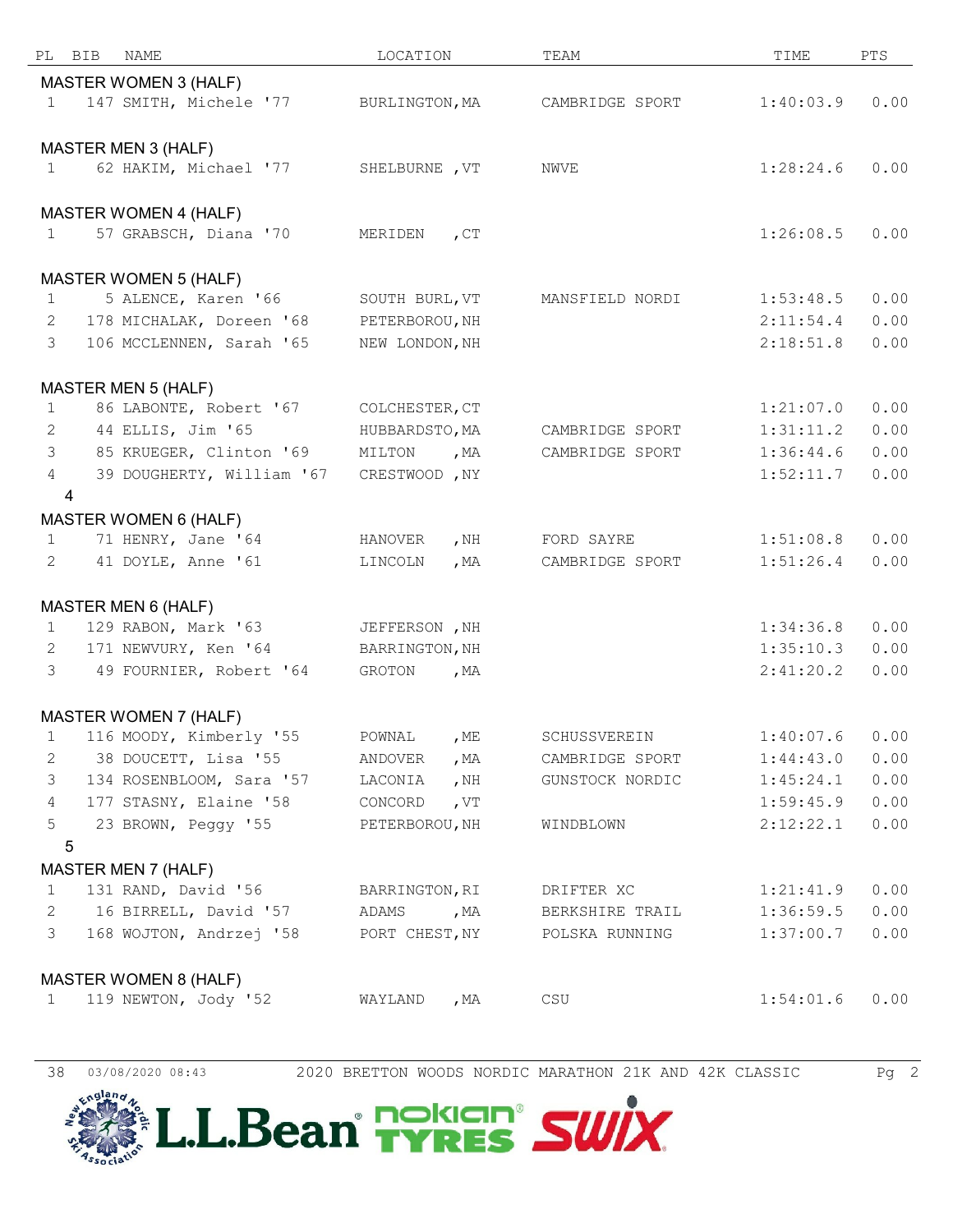| РL             | BIB | NAME                           | LOCATION       |              | TEAM            | TIME      | PTS  |
|----------------|-----|--------------------------------|----------------|--------------|-----------------|-----------|------|
|                |     | <b>MASTER MEN 8 (HALF)</b>     |                |              |                 |           |      |
| $\mathbf{1}$   |     | 138 SCANNELL, Gordon '52       | POWNAL         | , ME         | SCHUSSVEREIN SK | 1:26:50.8 | 0.00 |
| 2              |     | 73 HOLMES, Graham '53          | WAYLAND        | , $MA$       | CSU             | 1:28:30.3 | 0.00 |
| 3              |     | 108 MCGOVERN, Scott '54        | PETERBOROU, NH |              | WINDBLOWN SKI C | 1:38:55.6 | 0.00 |
| $\overline{4}$ |     | 107 MCDOUGLE, Jerome '54       | WALPOLE        | , $NH$       |                 | 1:43:17.1 | 0.00 |
| 5              |     | 125 PINGEON, James '50         | LINCOLN        | , $MA$       |                 | 1:45:31.2 | 0.00 |
| 6              |     | 68 HEATH, Steven '51           | WOONSOCKET, RI |              |                 | 2:14:30.9 | 0.00 |
| 6              |     |                                |                |              |                 |           |      |
|                |     | MASTER WOMEN 9 (HALF)          |                |              |                 |           |      |
| $\mathbf{1}$   |     | 25 BUCKINGHAM, Rose '47        | NORWICH        | $C_{\Gamma}$ |                 | 2:24:08.5 | 0.00 |
| $\overline{2}$ |     | 32 CLARK, Linn '46             | PEPPERELL, MA  |              | WINDBLOWN SKI C | 3:07:53.2 | 0.00 |
|                |     |                                |                |              |                 |           |      |
|                |     | MALE MASTERS 10 (HALF)         |                |              |                 |           |      |
| $\mathbf{1}$   |     | 175 BROADHEAD, John '43        | CRAFTSBURY, VT |              |                 | 1:34:43.8 | 0.00 |
|                |     |                                |                |              |                 |           |      |
|                |     | MASTER MEN 9 (HALF)            |                |              |                 |           |      |
| $\mathbf{1}$   |     | 88 LAZENBY, John '49           | MONTPELIER, VT |              | ONION RIVER NOR | 1:23:18.1 | 0.00 |
| 2              |     | 81 KIMBALL, Kenneth '47        | JACKSON        | , $NH$       | MOUNT WASHINGTO | 1:28:39.7 | 0.00 |
| 3              |     | 35 DAVIS, Peter '47            | UNDERHILL , VT |              | MANSFIELD NORDI | 1:31:13.8 | 0.00 |
| $\overline{4}$ |     | 60 GREENE, Jeffrey '46         | CONCORD        | , MA         |                 | 2:03:52.9 | 0.00 |
| 5              |     | 163 WEISENFELD, Alan '47       | SAINT JOHN, VT |              |                 | 2:10:37.1 | 0.00 |
| 6              |     | 31 CLARK, Bill '46             | PEPPERELL , MA |              | WINDBLOWN SKI C | 2:27:14.3 | 0.00 |
| 6              |     |                                |                |              |                 |           |      |
|                |     | <b>MASTERS WOMEN 11 (HALF)</b> |                |              |                 |           |      |
| $\mathbf{1}$   |     | 15 BERMAN, Sara Mae '36        | CAMBRIDGE , MA |              | CSU             | 4:00:09.0 | 0.00 |
|                |     |                                |                |              |                 |           |      |
|                |     | MALE MASTERS 12 (HALF)         |                |              |                 |           |      |
| $\mathbf{1}$   |     | 14 BERMAN, Larry '34           | CAMBRIDGE , MA |              | CSU             | 2:22:03.2 | 0.00 |
|                |     |                                |                |              |                 |           |      |
|                |     | U18 JR BOYS MARATHON           |                |              |                 |           |      |
| $\mathbf{1}$   |     | 170 ALKALAY, Sam '03           | CONWAY         | , $NH$       |                 | 2:39:55.8 | 0.00 |
|                |     |                                |                |              |                 |           |      |
|                |     | U20 OLDER JR GIRLS MARATHON    |                |              |                 |           |      |
| 1              |     | 112 MICHALAK, Schuyler '01     | PETERBOROU, NH |              | DUBLIN XC       | 2:25:05.3 | 0.00 |
| 2              |     | 148 SMITH, Rachel '00          | THENDARA , NY  |              | SAINT MICHAEL'S | 2:46:11.9 | 0.00 |
| 3              |     | 46 ERHOLTZ, Grace '01          | BAXTER         | , $MN$       | SAINT MICHAEL'S | 2:53:45.2 | 0.00 |
| 4              |     | 140 SEAY, Isabel '01           | WATERVILLE, ME |              | COLBY COLLEGE   | 3:00:48.2 | 0.00 |
| 4              |     |                                |                |              |                 |           |      |
|                |     | U20 OLDER JR BOYS MARATHON     |                |              |                 |           |      |
| $\mathbf 1$    |     | 19 BOYLE-WIGHT, Gaelan '00     | NEWRY          | , ME         | SAINT MICHAEL'S | 2:11:25.9 | 0.00 |
| 2              |     | 132 REINHARDT, Charles '00     | SPRING PAR, MN |              | SLU NORDIC SKI  | 2:15:31.0 | 0.00 |
| 3              |     | 22 BROCHU, Cameron '01         | CANTON         | , NY         | SAINT LAWRENCE  | 2:24:22.4 | 0.00 |
| 4              |     | 110 MEEHAN, Will '00           | CONCORD        | , MA         | SAINT MICHAEL'S | 2:24:54.1 | 0.00 |
| 4              |     |                                |                |              |                 |           |      |

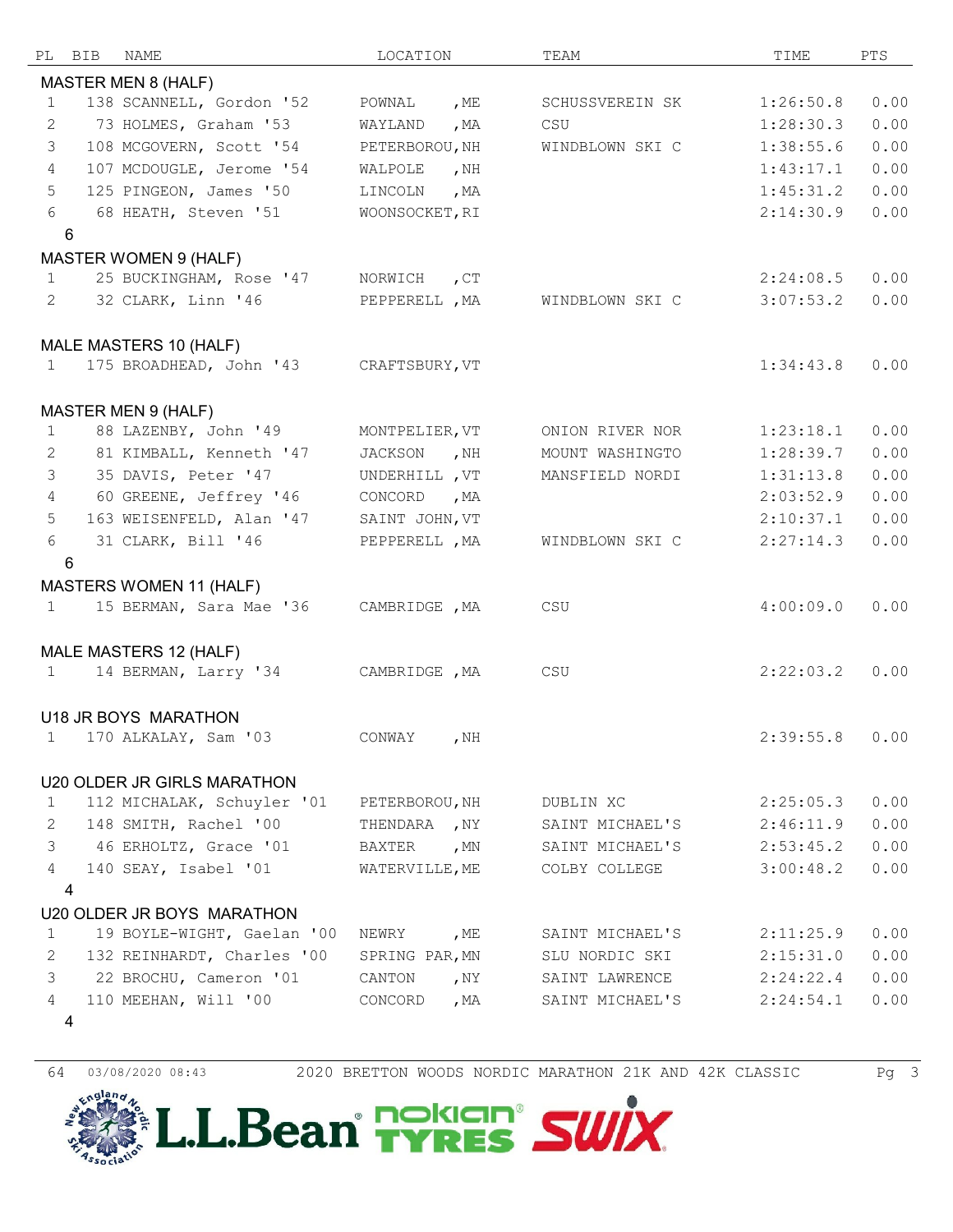| PL             | BIB               | NAME                           | LOCATION       |                       | TEAM            | TIME      | PTS  |
|----------------|-------------------|--------------------------------|----------------|-----------------------|-----------------|-----------|------|
|                |                   | <b>U23 WOMEN MARATHON</b>      |                |                       |                 |           |      |
| $\mathbf{1}$   |                   | 87 LARKINS, Lizzie '98         | BURLINGTON, VT |                       | UVM SKI TEAM    | 2:16:49.7 | 0.00 |
| 2              |                   | 139 SCHWARTZ, Rena '99         | MIDDLESEX, VT  |                       | DARTMOUTH SKI T | 2:17:11.5 | 0.00 |
| 3              |                   | 120 NICOLS, Stephanie '99      | RUMFORD        | , $ME$                | ST. LAWRENCE UN | 2:24:34.1 | 0.00 |
| $\overline{4}$ |                   | 155 TUPPER, Skylar '98         | WATERVILLE, ME |                       | COLBY COLLEGE   | 2:25:34.6 | 0.00 |
| 5              |                   | 104 MARTELL, Annika '97        | WATERVILLE, ME |                       | COLBY COLLEGE   | 2:27:24.8 | 0.00 |
| 6              |                   | 89 LAZZARONI, Julia '97        | PARK CITY, UT  |                       | COLBY COLLEGE   | 2:31:57.6 | 0.00 |
| 7              |                   | 113 MILLER, Kirsten '99        | NORWICH        | , $VT$                | COLBY COLLEGE S | 2:35:11.5 | 0.00 |
| $\,8\,$        |                   | 141 SELTZER, Talia '98         | SUDBURY        | , $MA$                | COLBY COLLEGE S | 2:35:13.1 | 0.00 |
| 9              |                   | 162 WATERS, Erin '97           | CONCORD        | , $NH$                | CONCORD HIGH SC | 2:38:25.7 | 0.00 |
| 10             |                   | 160 WANGLER, Gabrielle '99     | HONEOYE FA, NY |                       | ST. LAWRENCE UN | 2:38:28.2 | 0.00 |
| 11             |                   | 7 ANDY, Kate '98               | CONCORD        | , $NH$                | ST. LAWRENCE UN | 2:38:28.7 | 0.00 |
| 12             |                   | 145 SLIMOVITCH, Rachel '97     | ST. JOHNSB, VT |                       |                 | 2:55:25.5 | 0.00 |
| 13             |                   | 48 FISHER, Lillian '99         | WILMINGTON, VT |                       | COLBY COLLEGE   | 3:00:46.8 | 0.00 |
| 14             |                   | 101 MAGNUS, Liesl '99          | HOLDERNESS, NH |                       | ST. LAWRENCE UN | 3:25:49.4 | 0.00 |
|                | 14                |                                |                |                       |                 |           |      |
|                |                   | <b>U23 MEN MARATHON</b>        |                |                       |                 |           |      |
| $\mathbf 1$    |                   | 64 HANSON, Anders '98          | WATERVILLE, ME |                       | COLBY NORDIC SK | 1:58:05.1 | 0.00 |
| 2              |                   | 137 SAPP, Everett '99          | MORRISONVI, NY |                       | HARVARD SKI TEA | 1:58:34.6 | 0.00 |
| 3              |                   | 169 YOUNG, Mark '98            | WATERVILLE, ME |                       | COLBY NORDIC    | 2:00:10.4 | 0.00 |
| $\overline{4}$ |                   | 34 CUNNINGHAM, Timothy '98     | GEORGES MI, NH |                       | ST. LAWRENCE U  | 2:02:29.8 | 0.00 |
| 5              |                   | 102 MAITLAND, Charlie '97      | ST JOHNSBU, VT |                       | <b>MNC</b>      | 2:05:10.0 | 0.00 |
| 6              |                   | 80 KERKER, Foss '98            | MINNEAPOLI, MN |                       | COLBY NORDIC    | 2:06:34.7 | 0.00 |
| 7              |                   | 90 LEE, Tyler '98              | HANOVER        | , $NH$                | DARTMOUTH SKI T | 2:09:18.3 | 0.00 |
| 8              |                   | 6 ANDERSON, Noel '99           | ASHFIELD       | , $MA$                | MIDDLEBURY CLUB | 2:14:17.6 | 0.00 |
| 9              |                   | 126 POGUE, Colin '97           | BARTLETT       | , $NH$                | FORD SAYRE      | 2:14:22.6 | 0.00 |
| 10             |                   | 154 THEYERL, Benjamin '97      | WATERVILLE, ME |                       | COLBY COLLEGE   | 2:15:43.4 | 0.00 |
|                | 10                |                                |                |                       |                 |           |      |
|                |                   | <b>SENIOR WOMEN</b>            |                |                       |                 |           |      |
| $\mathbf 1$    |                   | 65 HART, Leah '90              | CHOCORUA       | , $NH$                |                 | 2:46:22.4 | 0.00 |
|                |                   |                                |                |                       |                 |           |      |
|                | <b>SENIOR MEN</b> |                                |                |                       |                 |           |      |
| $\mathbf{1}$   |                   | 33 COSTLEY, Luke '94           | LYME           | , $NH$                | FORD SAYRE / LY | 1:57:59.9 | 0.00 |
| 2              |                   | 27 BURNHAM, Chris '92          | STOWE          | , $\operatorname{VT}$ | NWVE            | 2:04:41.5 | 0.00 |
| 3              |                   | 63 HALL, Carter '96            | YARMOUTH       | , ME                  | COLBY NORDIC SK | 2:06:34.6 | 0.00 |
| $\overline{4}$ |                   | 1 ADAMOWICZ, Lukas '95         | <b>BOSTON</b>  | , $MA$                | MANSFIELD NORDI | 2:29:36.6 | 0.00 |
| 5              |                   | 130 RABON, Thomas '94          | <b>BOSTON</b>  | , $MA$                |                 | 2:36:21.6 | 0.00 |
|                | 5                 |                                |                |                       |                 |           |      |
|                |                   | <b>MASTER WOMEN 1 MARATHON</b> |                |                       |                 |           |      |
| 1              |                   | 172 WATKINS, Hannah '89        | ETNA           | , $NH$                |                 | 3:22:50.0 | 0.00 |
|                |                   |                                |                |                       |                 |           |      |
|                |                   | <b>MASTER MEN 1 MARATHON</b>   |                |                       |                 |           |      |
| $\mathbf{1}$   |                   | 173 JOHNSON, Mark '87          | ETNA           | , $NH$                |                 | 2:09:19.7 | 0.00 |
| 2              |                   | 166 WILLIAMS, Tristan '86      | CHOCORUA       | , $NH$                |                 | 2:10:09.5 | 0.00 |
|                |                   |                                |                |                       |                 |           |      |



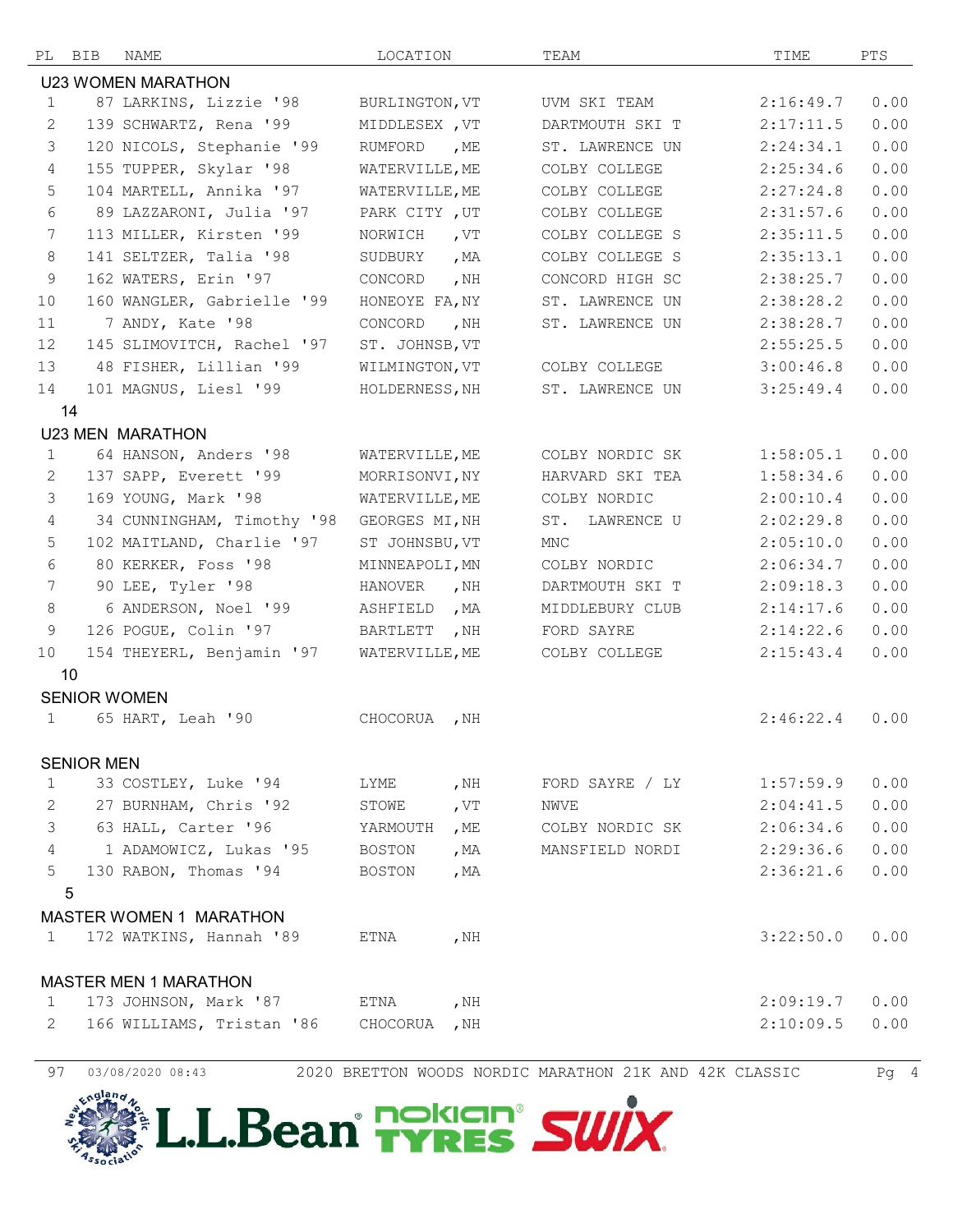| РL             | BIB | NAME                                                | LOCATION                         |        | TEAM            | TIME      | PTS  |
|----------------|-----|-----------------------------------------------------|----------------------------------|--------|-----------------|-----------|------|
|                |     | <b>MASTER MEN 1 MARATHON</b>                        |                                  |        |                 |           |      |
| $\mathcal{S}$  |     | 121 NUTTER, Marc '87                                | CONCORD                          | , $NH$ |                 | 3:36:59.6 | 0.00 |
|                |     |                                                     |                                  |        |                 |           |      |
|                |     | <b>MASTER WOMEN 2 MARATHON</b>                      |                                  |        |                 |           |      |
| $\mathbf{1}$   |     | 59 GRAVES, Sara '82                                 | STOWE                            | , $VT$ | STOWE NORDIC    | 2:28:57.5 | 0.00 |
| 2              |     | 105 MASTERSON, Lindsey '82                          | PETERBOROU, NH                   |        | DUBLIN XC       | 2:51:26.3 | 0.00 |
|                |     |                                                     |                                  |        |                 |           |      |
|                |     | <b>MASTER MEN 2 MARATHON</b>                        |                                  |        |                 |           |      |
| $\mathbf{1}$   |     | 20 BRADLEY, Joel '83                                | NORWICH                          | , $VT$ | FORD SAYRE      | 2:06:18.3 | 0.00 |
| 2              |     | 58 GRAVES, Neal '83                                 | STOWE                            | , $VT$ | STOWE NORDIC    | 2:08:19.5 | 0.00 |
| 3              |     | 100 MAGNAN, Tyler '83                               | ST. ALBANS, VT                   |        | NWVE            | 2:12:41.5 | 0.00 |
|                |     |                                                     |                                  |        |                 |           |      |
|                |     | <b>MASTER MEN 3 MARATHON</b>                        |                                  |        |                 |           |      |
| $\mathbf{1}$   |     | 18 BOLDUC, Damian '77                               | CRAFTSBURY, VT                   |        | NWVE            | 2:34:18.1 | 0.00 |
| 2              |     | 161 WASSERZIEHER, Paul '75                          | NEEDHAM HE, MA                   |        | TEAM PAUL       | 3:02:55.6 | 0.00 |
| 3              |     | 50 FOX, Aaron '79                                   | SOUTH PORT, ME                   |        | MOUNT WASHINGTO | 3:16:45.9 | 0.00 |
|                |     |                                                     |                                  |        |                 |           |      |
|                |     | <b>MASTER WOMEN 4 MARATHON</b>                      |                                  |        |                 |           |      |
| $\mathbf{1}$   |     | 30 CALCUTT, Tiffany '73                             | FRANCESTOW, NH                   |        | DUBLIN XC       | 3:11:15.5 | 0.00 |
|                |     |                                                     |                                  |        |                 |           |      |
|                |     | <b>MASTER MEN 4 MARATHON</b>                        |                                  |        |                 |           |      |
| $\mathbf{1}$   |     | 52 FRENCH, Charles '71                              | EXETER                           | , $NH$ |                 | 3:03:59.1 | 0.00 |
|                |     |                                                     |                                  |        |                 |           |      |
|                |     | <b>MASTER WOMEN 5 MARATHON</b>                      |                                  |        |                 |           |      |
| $\mathbf{1}$   |     | 176 MAGNUS, Emily '70                               | HOLDERNESS, NH                   |        |                 | 3:43:30.2 | 0.00 |
| 2              |     | 124 PASTERCZYK, Christin '66 CAMBRIDGE, MA          |                                  |        | CAMBRIDGE SPORT | 3:46:22.2 | 0.00 |
| 3              |     | 13 BENSON, Emily '65                                | JACKSON                          | , $NH$ | MT. WASHINGTON  | 3:56:31.3 | 0.00 |
|                |     |                                                     |                                  |        |                 |           |      |
|                |     | <b>MASTER MEN 5 MARATHON</b>                        |                                  |        |                 |           |      |
| 1              |     | 56 GOODBODY, Winston '67                            | WILLIAMSTO, MA                   |        | ROCCO'S 24 HOUR | 2:39:40.3 | 0.00 |
| 2              |     | 78 JOHNSTON, Carl '65                               | PITTSFORD, NY                    |        | ROCHESTER NORDI | 2:40:01.7 | 0.00 |
| 3              |     | 9 ATWOOD, Bryan '67                                 | LITCHFIELD, CT                   |        | BERKSHIRE TRAIL | 2:43:38.3 | 0.00 |
| $\overline{4}$ |     | 24 BROWN, Scott '67                                 | BINGHAMTON, NY                   |        | CAYUGA NORDIC S | 3:45:21.3 | 0.00 |
| 5              |     | 42 DUVAL, Natalie '67                               | HOPKINTON , NH                   |        | BLACKWATER NORD | 4:26:32.5 | 0.00 |
|                | 5   |                                                     |                                  |        |                 |           |      |
|                |     | <b>MASTER WOMEN 6 MARATHON</b>                      |                                  |        |                 |           |      |
| $\mathbf{1}$   |     | 74 HRYNCHUK, Andrea '62                             | STRATHAM                         | , NH   |                 | 3:25:18.6 | 0.00 |
| $\mathbf{2}$   |     | 98 LUCY, Marianne '60                               | INTERVALE , NH                   |        | MT. WASHINGTON  | 3:27:30.0 | 0.00 |
| 3              |     | 4 ALDRIDGE, Kathleen '61                            | GILFORD                          | , $NH$ | GUNSTOCK NORDIC | 3:34:15.6 | 0.00 |
|                |     |                                                     |                                  |        |                 |           |      |
| 1              |     | <b>MASTER MEN 6 MARATHON</b><br>123 ORZEL, Mark '62 |                                  | , $ON$ | ONTARIO MASTERS | 2:16:28.6 | 0.00 |
| 2              |     | 109 MCNAY, Colin '60                                | OTTAWA                           |        |                 | 2:33:46.7 | 0.00 |
| 3              |     | 115 MOMM, Ed '62                                    | BROOKLINE , MA<br>PORTSMOUTH, NH |        |                 | 2:35:15.0 | 0.00 |
|                |     |                                                     |                                  |        | GUNSTOCK NORDIC |           |      |
|                |     |                                                     |                                  |        |                 |           |      |

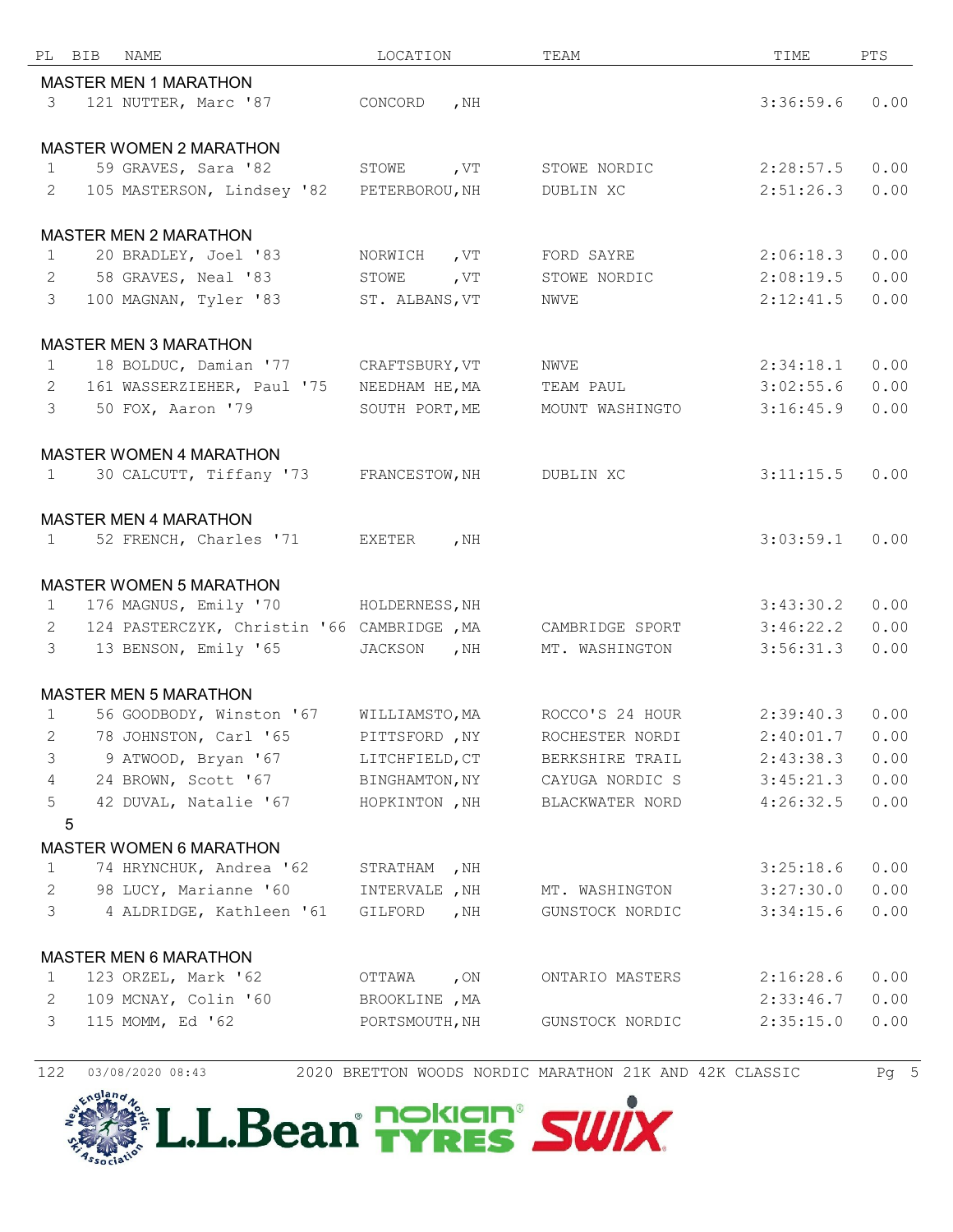| РL              | BIB | NAME                                 | LOCATION              |        | TEAM            | TIME      | PTS  |
|-----------------|-----|--------------------------------------|-----------------------|--------|-----------------|-----------|------|
|                 |     | <b>MASTER MEN 6 MARATHON</b>         |                       |        |                 |           |      |
| 4               |     | 114 MILNE, Andrew '63                | MEDFORD               | , $MA$ | CSU             | 2:35:52.0 | 0.00 |
| 5               |     | 133 RODD, Jonathan '60               | <b>WILLISTON</b> , VT |        | NORTHWEST VERMO | 2:49:47.3 | 0.00 |
| $6\,$           |     | 128 QUINLAN, Dan '60                 | JERICHO               | , $VT$ | CSM             | 2:51:57.1 | 0.00 |
| $7\phantom{.0}$ |     | 77 JIMENEZ, Jose-manuel '62 NEW YORK |                       | , $NY$ |                 | 2:54:58.1 | 0.00 |
| 8               |     | 36 DENERING, Wesley '61              | ASHLAND               | , $MA$ | CSU             | 2:55:00.7 | 0.00 |
| 9               |     | 10 BATES, Scott '64                  | CONCORD               | , $MA$ |                 | 2:59:24.2 | 0.00 |
| 10              |     | 149 SMITH, Thomas '63                | WELLESLEY, MA         |        | CAMBRIDGE SPORT | 2:59:58.2 | 0.00 |
| 11              |     | 117 NAIMIE, Christopher '63          | WILMOT                | , $NH$ | BOW NORDIC      | 3:09:29.5 | 0.00 |
| 12              |     | 96 LOWENTHAL, James '64              | NORTHAMPTO, MA        |        | BERKSHIRE TRAIL | 3:11:46.0 | 0.00 |
| 13              |     | 29 CALCUTT, Dennis '64               | FRANCESTOW, NH        |        | DUBLINXC        | 3:49:27.7 | 0.00 |
| 14              |     | 84 KRIVAK, Andrew '63                | SOMERVILLE, MA        |        |                 | 4:35:55.8 | 0.00 |
|                 | 14  |                                      |                       |        |                 |           |      |
|                 |     | <b>MASTER WOMEN 7 MARATHON</b>       |                       |        |                 |           |      |
| $\mathbf{1}$    |     | 26 BURNHAM, Ann '57                  | CARLISLE              | , MA   | CSU             | 3:04:39.3 | 0.00 |
|                 |     |                                      |                       |        |                 |           |      |
|                 |     | <b>MASTER MEN 7 MARATHON</b>         |                       |        |                 |           |      |
| 1               |     | 179 STOCK, James '55                 | LINCOLN               | , $MA$ | CAMBRIDGE SPORT | 2:28:04.6 | 0.00 |
| 2               |     | 53 FRENCH, Tom '59                   | DOVER                 | , $MA$ |                 | 2:30:40.7 | 0.00 |
| 3               |     | 28 BURNHAM, Robert '57               | CARLISLE              | , MA   | CSU             | 2:30:42.2 | 0.00 |
| $\overline{4}$  |     | 99 LUCY, Nathaniel '57               | INTERVALE , NH        |        |                 | 2:31:50.9 | 0.00 |
| 5               |     | 47 FALTUS, Robert '57                | WATERTOWN, MA         |        | CAMBRIDGE SPORT | 2:45:58.9 | 0.00 |
| 6               |     | 51 FREEDMAN, David '58               | SILVER LAK, NH        |        | MWV NORDIC      | 2:47:20.9 | 0.00 |
| 7               |     | 111 MELNIKOV, Michael '59            | PLAINVILLE, MA        |        | CSU             | 3:03:48.0 | 0.00 |
| $\,8\,$         |     | 93 LENA, Mark '56                    | ORONO                 | , $ME$ | MAINE NORDIC    | 3:08:37.6 | 0.00 |
| 9               |     | 152 STERMAN, Martin '56              | PRINCETON, MA         |        | DUBLINXC        | 3:37:47.7 | 0.00 |
| 10              |     | 61 GUILMETTE, Mark '58               | <b>BARTON</b>         | , $VT$ | CRAFTSBURY OUT  | 4:21:54.9 | 0.00 |
|                 | 10  |                                      |                       |        |                 |           |      |
|                 |     | <b>MASTER MEN 8 MARATHON</b>         |                       |        |                 |           |      |
| $\mathbf{1}$    |     | 97 LUBAN, Ed '52                     | SYRACUSE              | , $NY$ | HURT NORDIC     | 2:55:35.5 | 0.00 |
| 2               |     | 82 KING, Paul '53                    | TAMWORTH              | , $NH$ | WOLFEBORO XC    | 2:57:43.5 | 0.00 |
| 3               |     | 79 KATZ, Bruce '51                   | COLEBROOK, NH         |        |                 | 3:09:36.2 | 0.00 |
| 4               |     | 127 QUIGLEY, Robert '50              | CUMMINGTON, MA        |        | BERKSHIRE TRAIL | 3:25:22.9 | 0.00 |
| 5               |     | 40 DOWLING, Jim '51                  | BUCKFIELD , ME        |        | MAINE NORDIC    | 3:30:45.6 | 0.00 |
| 6               |     | 11 BAUMERT, Daniel '53               | LEVANT                | , ME   | PENOBSCOT VALLE | 3:45:54.7 | 0.00 |
| 7               |     | 167 WILSON, Roger '52                | WINCHESTER, MA        |        | DRIFTER-XC      | 3:47:33.7 | 0.00 |
| 8               |     | 67 HAYWARD, Harry '51                | CHARLEMONT, MA        |        |                 | 4:12:37.1 | 0.00 |
| 9               |     | 103 MALINOWSKI, Peter '54            | BEVERLY               | , MA   |                 | 4:45:01.7 | 0.00 |
|                 | 9   |                                      |                       |        |                 |           |      |
|                 |     | <b>MASTER MEN 9 MARATHON</b>         |                       |        |                 |           |      |
| $\mathbf{1}$    |     | 66 HARTMANN, Jud '48                 | GRAFTON               | , $VT$ | NWVE            | 2:55:44.6 | 0.00 |
| $\mathbf{2}$    |     | 37 DONOHOE, Kevin '47                | JACKSON               | , $NH$ |                 | 3:51:21.2 | 0.00 |
| 3               |     | 2 ADAMS, Jim '47                     | ALTONA                | , $NY$ | PERU NORDIC     | 4:21:53.3 | 0.00 |
|                 |     |                                      |                       |        |                 |           |      |

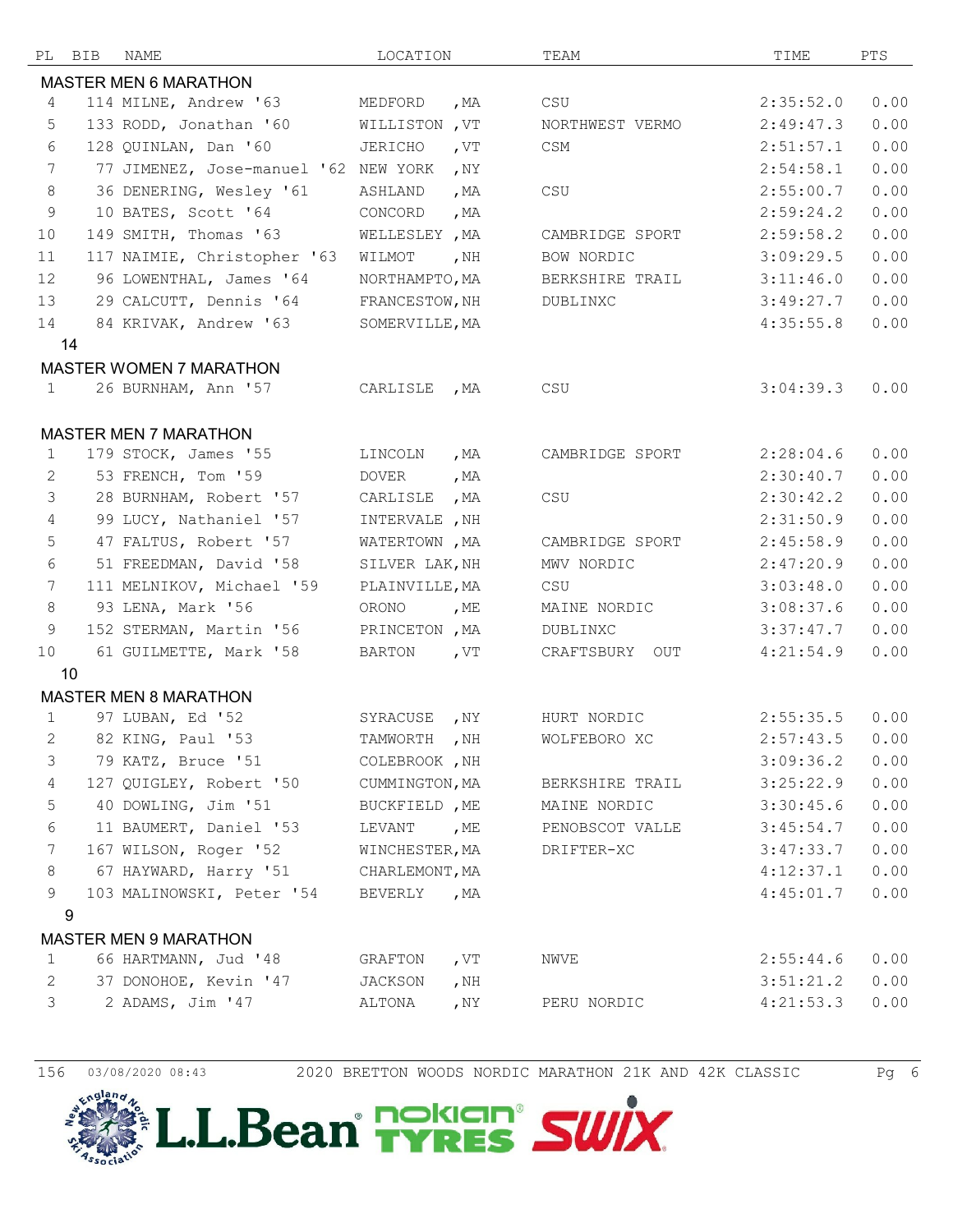#### Did Not Start

| 3 ADAMS, Travis '92        | LEEDS          | , ME   | UNH NORDIC CLUB |                      | : 0.0            | 0.00 |
|----------------------------|----------------|--------|-----------------|----------------------|------------------|------|
| 45 EMERS, Ellen '97        | WILLISTON , VT |        | SAINT MICHAEL'S | $\mathbf{L}$         | : 0.0            | 0.00 |
| 55 GOLIN, Luc '99          | HANOVER        | , NH   | DARTMOUTH SKI T | $\mathbf{L}$         | : 0.0            | 0.00 |
| 72 HOLLAND, Bill '51       | BOULDER        | $,$ CO | ONION RIVER NOR | $\mathbf{r}$         | : 0.0            | 0.00 |
| 75 HUSAIN, Kamran '97      | HANOVER        | , $NH$ | DARTMOUTH SKI T |                      | : 0.0            | 0.00 |
| 83 KRATZENBERG, Margot '01 | PETERBOROU, NH |        |                 | $\mathbf{r}$         | : 0.0            | 0.00 |
| 91 LEHMANN, Anna '01       | HANOVER        | , NH   | DARTMOUTH SKI T | 2 <sup>2</sup>       | : 0.0            | 0.00 |
| 94 LIEBMAN, Jonathan '58   | NORTHAMPTO, MA |        |                 | $\mathbf{r}$         | : 0.0            | 0.00 |
| 95 LOCKERBY, Thom '65      | ACTON          | , $MA$ |                 | $\mathbf{L}$         | : 0.0            | 0.00 |
| 118 NEMETH, Alexander '01  | HANOVER        | , NH   | DARTMOUTH SKI T | $\mathbf{L}$         | : 0.0            | 0.00 |
| 136 SANCHEZ, Sofia '00     | KINGS BEAC, CA |        | COLBY COLLEGE   | $\mathbf{r}$         | $\therefore$ 0.0 | 0.00 |
| 150 SNOW, Oliver '00       | HANOVER        | , NH   | DARTMOUTH SKI T | $\mathbf{r}$         | : 0.0            | 0.00 |
| 151 SPALDING, Charles '60  | HOPKINTON , NH |        | BLACKWATER NORD | $\mathbf{r}$         | : 0.0            | 0.00 |
| 158 WAICHLER, Claire '97   | WINTHROP       | , WA   | COLBY NORDIC    | $\mathbf{r}$         | $\therefore$ 0.0 | 0.00 |
| 159 WALLE, Leiv Bjorn '60  | MESTERVIK, UNK |        | BARDU IL        | $\mathbf{L}$         | : 0.0            | 0.00 |
| 165 WIGGLESWORTH, John '53 | IPSWICH        | , MA   | DRIFTER XC      | $\ddot{\phantom{a}}$ | : 0.0            | 0.00 |
|                            |                |        |                 |                      |                  |      |



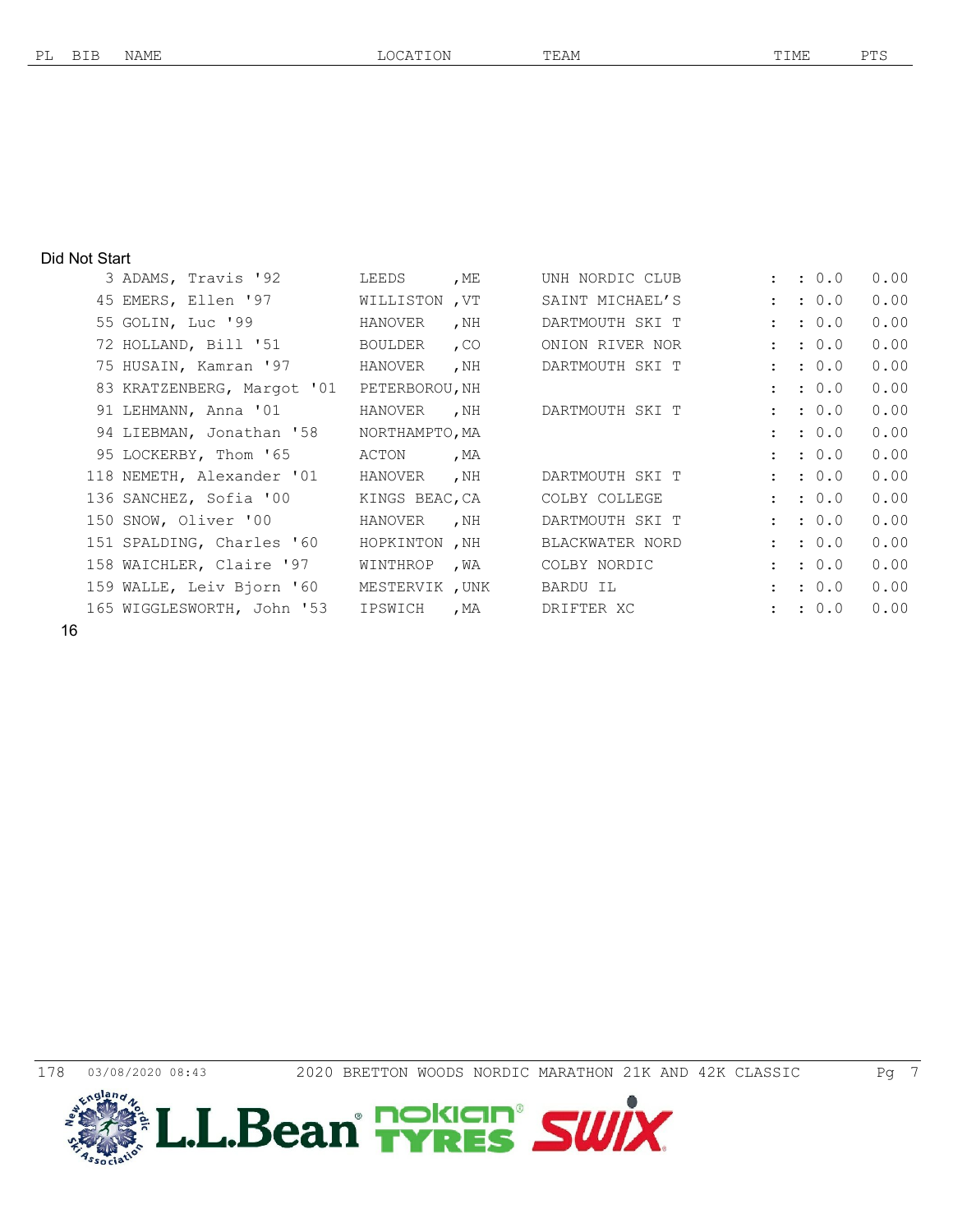



# 2020 BRETTON WOODS NORDIC MARATHON 21K AND 42K CLASSIC

## 03/08/2020

BRETTON WOODS NORDIC NEW ENGLAND SKI MUSEUM

RACE#:BWOODS

|                | PL BIB | NAME                       | LOCATION       |             | TEAM                | TIME      | <b>PTS</b> |
|----------------|--------|----------------------------|----------------|-------------|---------------------|-----------|------------|
|                |        | HALF MARATHON OVERALL      |                |             |                     |           |            |
| 1              |        | 12 BEAN, Walker '99        | HANOVER        | , $NH$      | DARTMOUTH SKI T     | 1:00:12.4 | 0.00       |
| 2              |        | 144 SIEGEL, Emily '98      | KETCHUM        | $,$ ID      | ST LAWRENCE UNI     | 1:13:32.5 | 0.00       |
| 3              |        | 86 LABONTE, Robert '67     | COLCHESTER, CT |             |                     | 1:21:07.0 | 0.00       |
| $\overline{4}$ |        | 92 LEINO, Russell '82      | BELMONT        | , MA        |                     | 1:21:25.1 | 0.00       |
| 5              |        | 131 RAND, David '56        | BARRINGTON, RI |             | DRIFTER XC          | 1:21:41.9 | 0.00       |
| 6              |        | 88 LAZENBY, John '49       | MONTPELIER, VT |             | ONION RIVER NOR     | 1:23:18.1 | 0.00       |
| 7              |        | 57 GRABSCH, Diana '70      | MERIDEN        | $C_{\rm T}$ |                     | 1:26:08.5 | 0.00       |
| 8              |        | 138 SCANNELL, Gordon '52   | POWNAL         | , $ME$      | SCHUSSVEREIN SK     | 1:26:50.8 | 0.00       |
| 9              |        | 62 HAKIM, Michael '77      | SHELBURNE , VT |             | <b>NWVE</b>         | 1:28:24.6 | 0.00       |
| 10             |        | 73 HOLMES, Graham '53      | WAYLAND        | , MA        | CSU                 | 1:28:30.3 | 0.00       |
| 11             |        | 81 KIMBALL, Kenneth '47    | JACKSON        | , $NH$      | MOUNT WASHINGTO     | 1:28:39.7 | 0.00       |
| 12             |        | 54 GERVER, Sarah '87       | SOMERVILLE, MA |             | CSU                 | 1:28:54.5 | 0.00       |
| 13             |        | 44 ELLIS, Jim '65          | HUBBARDSTO, MA |             | CAMBRIDGE SPORT     | 1:31:11.2 | 0.00       |
| 14             |        | 35 DAVIS, Peter '47        | UNDERHILL , VT |             | MANSFIELD NORDI     | 1:31:13.8 | 0.00       |
| 15             |        | 157 UFFENBECK, Michael '80 | WEARE          | , NH        | 1980                | 1:33:41.6 | 0.00       |
| 16             |        | 164 WEISENFELD, Phoebe '90 | SAINT JOHN, VT |             |                     | 1:34:22.8 | 0.00       |
| 17             |        | 129 RABON, Mark '63        | JEFFERSON , NH |             |                     | 1:34:36.8 | 0.00       |
| 18             |        | 175 BROADHEAD, John '43    | CRAFTSBURY, VT |             |                     | 1:34:43.8 | 0.00       |
| 19             |        | 171 NEWVURY, Ken '64       | BARRINGTON, NH |             |                     | 1:35:10.3 | 0.00       |
| 20             |        | 17 BIRRELL, Marquerite '88 | WINDSOR        | , MA        | BERKSHIRE TRAIL     | 1:35:29.2 | 0.00       |
| 21             |        | 85 KRUEGER, Clinton '69    | MILTON         | , $MA$      | CAMBRIDGE SPORT     | 1:36:44.6 | 0.00       |
| 22             |        | 16 BIRRELL, David '57      | ADAMS          | , $MA$      | BERKSHIRE TRAIL     | 1:36:59.5 | 0.00       |
| 23             |        | 168 WOJTON, Andrzej '58    | PORT CHEST, NY |             | POLSKA RUNNING      | 1:37:00.7 | 0.00       |
| 24             |        | 70 HENDRIXSON, Camille '04 | TEMPLE         | , $NH$      |                     | 1:37:36.5 | 0.00       |
| 25             |        | 108 MCGOVERN, Scott '54    | PETERBOROU, NH |             | WINDBLOWN SKI C     | 1:38:55.6 | 0.00       |
| 26             |        | 147 SMITH, Michele '77     | BURLINGTON, MA |             | CAMBRIDGE SPORT     | 1:40:03.9 | 0.00       |
| 27             |        | 116 MOODY, Kimberly '55    | POWNAL         | , $ME$      | <b>SCHUSSVEREIN</b> | 1:40:07.6 | 0.00       |
|                |        |                            |                |             |                     |           |            |

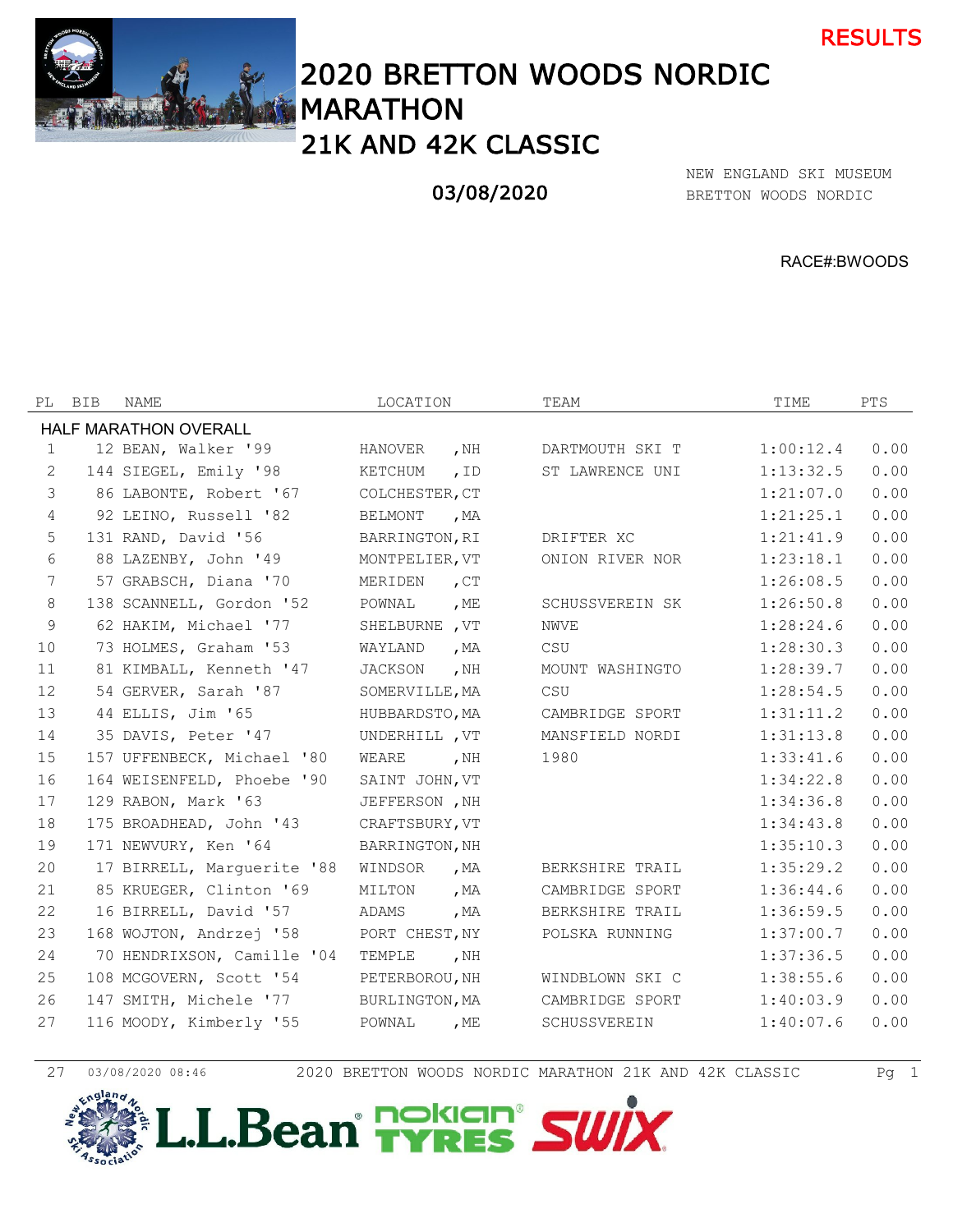

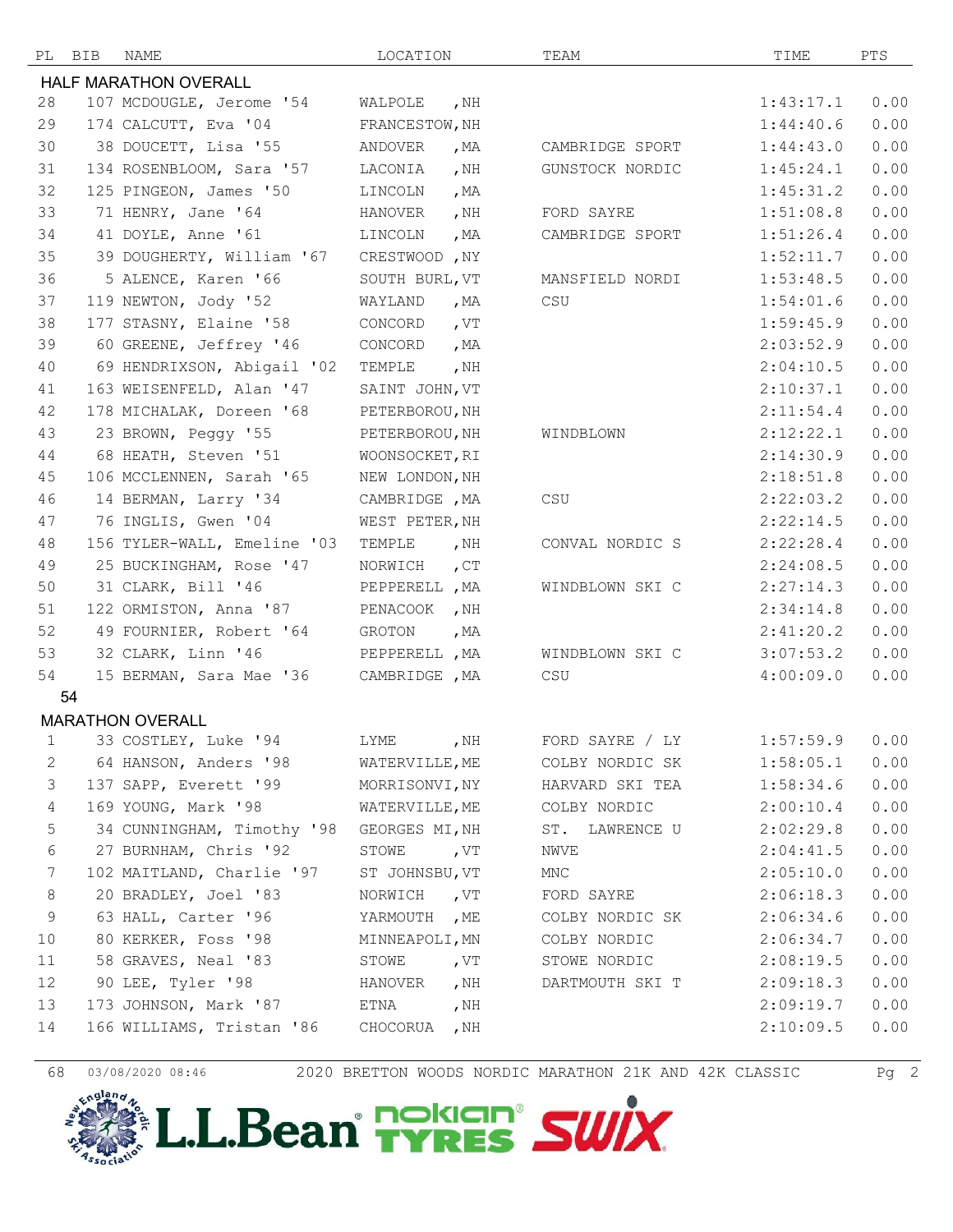

| 25 | 120 NICOLS, Stephanie '99  | RUMFORD<br>, ME    | ST. LAWRENCE UN | 2:24:34.1 | 0.00 |
|----|----------------------------|--------------------|-----------------|-----------|------|
| 26 | 110 MEEHAN, Will '00       | CONCORD<br>, $MA$  | SAINT MICHAEL'S | 2:24:54.1 | 0.00 |
| 27 | 112 MICHALAK, Schuyler '01 | PETERBOROU, NH     | DUBLIN XC       | 2:25:05.3 | 0.00 |
| 28 | 155 TUPPER, Skylar '98     | WATERVILLE, ME     | COLBY COLLEGE   | 2:25:34.6 | 0.00 |
| 29 | 104 MARTELL, Annika '97    | WATERVILLE, ME     | COLBY COLLEGE   | 2:27:24.8 | 0.00 |
| 30 | 179 STOCK, James '55       | LINCOLN<br>, $MA$  | CAMBRIDGE SPORT | 2:28:04.6 | 0.00 |
| 31 | 59 GRAVES, Sara '82        | STOWE<br>, $VT$    | STOWE NORDIC    | 2:28:57.5 | 0.00 |
| 32 | 1 ADAMOWICZ, Lukas '95     | BOSTON<br>, $MA$   | MANSFIELD NORDI | 2:29:36.6 | 0.00 |
| 33 | 53 FRENCH, Tom '59         | DOVER<br>, $MA$    |                 | 2:30:40.7 | 0.00 |
| 34 | 28 BURNHAM, Robert '57     | CARLISLE<br>, $MA$ | CSU             | 2:30:42.2 | 0.00 |
| 35 | 99 LUCY, Nathaniel '57     | INTERVALE , NH     |                 | 2:31:50.9 | 0.00 |
| 36 | 89 LAZZARONI, Julia '97    | PARK CITY, UT      | COLBY COLLEGE   | 2:31:57.6 | 0.00 |
| 37 | 109 MCNAY, Colin '60       | BROOKLINE , MA     |                 | 2:33:46.7 | 0.00 |
| 38 | 18 BOLDUC, Damian '77      | CRAFTSBURY, VT     | NWVE            | 2:34:18.1 | 0.00 |
| 39 | 113 MILLER, Kirsten '99    | NORWICH<br>, VT    | COLBY COLLEGE S | 2:35:11.5 | 0.00 |
| 40 | 141 SELTZER, Talia '98     | , MA<br>SUDBURY    | COLBY COLLEGE S | 2:35:13.1 | 0.00 |
| 41 | 115 MOMM, Ed '62           | PORTSMOUTH, NH     | GUNSTOCK NORDIC | 2:35:15.0 | 0.00 |
| 42 | 114 MILNE, Andrew '63      | MEDFORD<br>, MA    | CSU             | 2:35:52.0 | 0.00 |
| 43 | 130 RABON, Thomas '94      | BOSTON<br>, $MA$   |                 | 2:36:21.6 | 0.00 |
| 44 | 162 WATERS, Erin '97       | CONCORD<br>, $NH$  | CONCORD HIGH SC | 2:38:25.7 | 0.00 |
| 45 | 160 WANGLER, Gabrielle '99 | HONEOYE FA, NY     | ST. LAWRENCE UN | 2:38:28.2 | 0.00 |
| 46 | 7 ANDY, Kate '98           | CONCORD<br>, $NH$  | ST. LAWRENCE UN | 2:38:28.7 | 0.00 |
| 47 | 56 GOODBODY, Winston '67   | WILLIAMSTO, MA     | ROCCO'S 24 HOUR | 2:39:40.3 | 0.00 |
| 48 | 170 ALKALAY, Sam '03       | CONWAY<br>, $NH$   |                 | 2:39:55.8 | 0.00 |
| 49 | 78 JOHNSTON, Carl '65      | PITTSFORD, NY      | ROCHESTER NORDI | 2:40:01.7 | 0.00 |
| 50 | 9 ATWOOD, Bryan '67        | LITCHFIELD, CT     | BERKSHIRE TRAIL | 2:43:38.3 | 0.00 |
| 51 | 47 FALTUS, Robert '57      | WATERTOWN, MA      | CAMBRIDGE SPORT | 2:45:58.9 | 0.00 |
| 52 | 148 SMITH, Rachel '00      | THENDARA , NY      | SAINT MICHAEL'S | 2:46:11.9 | 0.00 |
| 53 | 65 HART, Leah '90          | CHOCORUA , NH      |                 | 2:46:22.4 | 0.00 |
| 54 | 51 FREEDMAN, David '58     | SILVER LAK, NH     | MWV NORDIC      | 2:47:20.9 | 0.00 |
| 55 | 133 RODD, Jonathan '60     | WILLISTON, VT      | NORTHWEST VERMO | 2:49:47.3 | 0.00 |
| 56 | 105 MASTERSON, Lindsey '82 | PETERBOROU, NH     | DUBLIN XC       | 2:51:26.3 | 0.00 |
| 57 | 128 QUINLAN, Dan '60       | JERICHO , VT       | CSM             | 2:51:57.1 | 0.00 |
|    |                            |                    |                 |           |      |

 154 THEYERL, Benjamin '97 WATERVILLE,ME COLBY COLLEGE 2:15:43.4 0.00 123 ORZEL, Mark '62 OTTAWA ,ON ONTARIO MASTERS 2:16:28.6 0.00 87 LARKINS, Lizzie '98 BURLINGTON,VT UVM SKI TEAM 2:16:49.7 0.00 139 SCHWARTZ, Rena '99 MIDDLESEX ,VT DARTMOUTH SKI T 2:17:11.5 0.00 22 BROCHU, Cameron '01 CANTON ,NY SAINT LAWRENCE 2:24:22.4 0.00

PL BIB NAME LOCATION TEAM TIME PTS MARATHON OVERALL 19 BOYLE-WIGHT, Gaelan '00 NEWRY ,ME SAINT MICHAEL'S 2:11:25.9 0.00 100 MAGNAN, Tyler '83 ST. ALBANS,VT NWVE 2:12:41.5 0.00 6 ANDERSON, Noel '99 ASHFIELD ,MA MIDDLEBURY CLUB 2:14:17.6 0.00 126 POGUE, Colin '97 BARTLETT ,NH FORD SAYRE 2:14:22.6 0.00 132 REINHARDT, Charles '00 SPRING PAR,MN SLU NORDIC SKI 2:15:31.0 0.00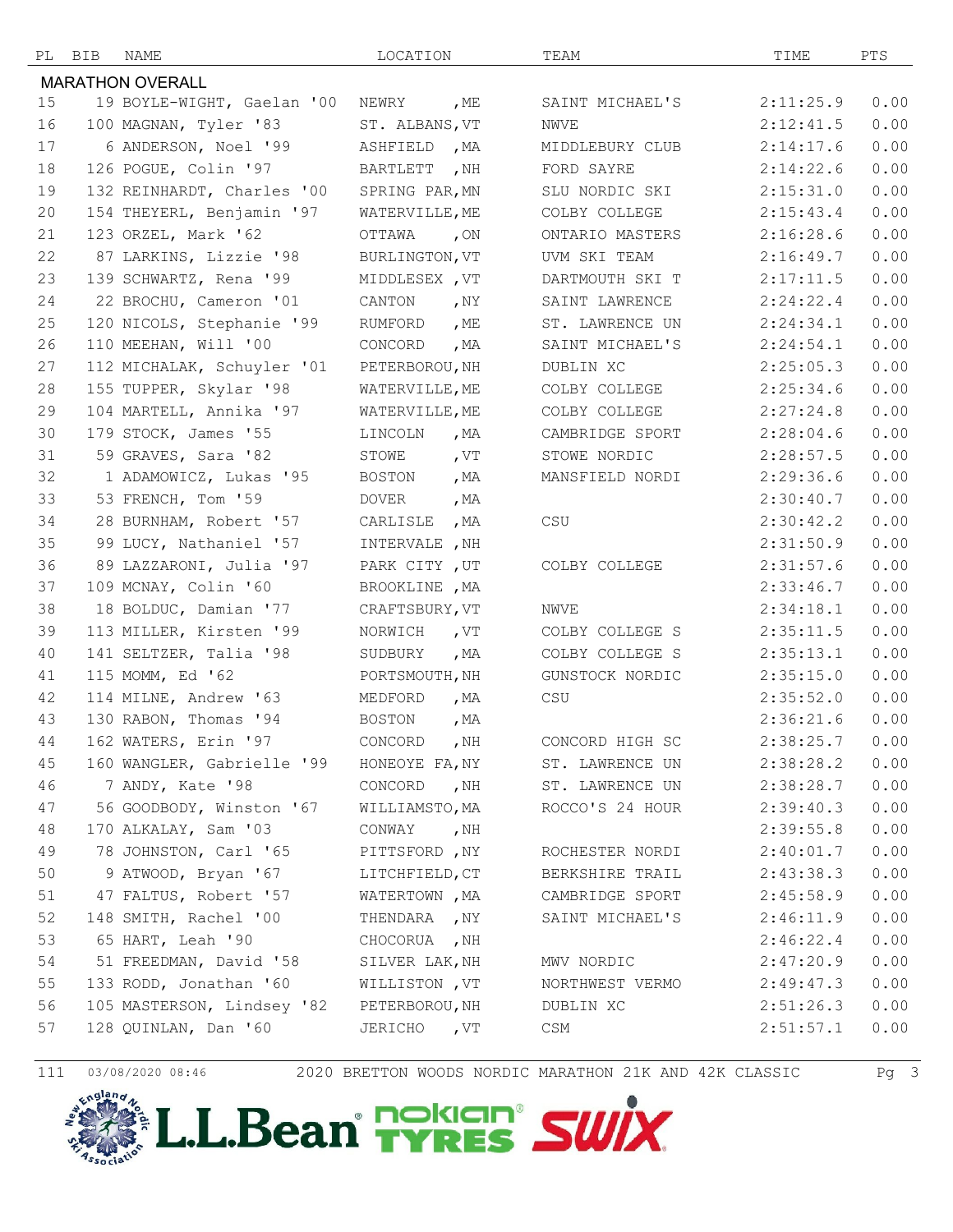| PL  | BIB | NAME                                              | LOCATION       |        | TEAM            | TIME      | PTS  |
|-----|-----|---------------------------------------------------|----------------|--------|-----------------|-----------|------|
|     |     | <b>MARATHON OVERALL</b>                           |                |        |                 |           |      |
| 58  |     | 46 ERHOLTZ, Grace '01                             | BAXTER         | , $MN$ | SAINT MICHAEL'S | 2:53:45.2 | 0.00 |
| 59  |     | 77 JIMENEZ, Jose-manuel '62 NEW YORK              |                | , $NY$ |                 | 2:54:58.1 | 0.00 |
| 60  |     | 36 DENERING, Wesley '61                           | ASHLAND        | , $MA$ | CSU             | 2:55:00.7 | 0.00 |
| 61  |     | 145 SLIMOVITCH, Rachel '97                        | ST. JOHNSB, VT |        |                 | 2:55:25.5 | 0.00 |
| 62  |     | 97 LUBAN, Ed '52                                  | SYRACUSE       | , $NY$ | HURT NORDIC     | 2:55:35.5 | 0.00 |
| 63  |     | 66 HARTMANN, Jud '48                              | GRAFTON        | , $VT$ | NWVE            | 2:55:44.6 | 0.00 |
| 64  |     | 82 KING, Paul '53                                 | TAMWORTH       | , $NH$ | WOLFEBORO XC    | 2:57:43.5 | 0.00 |
| 65  |     | 10 BATES, Scott '64                               | CONCORD        | , $MA$ |                 | 2:59:24.2 | 0.00 |
| 66  |     | 149 SMITH, Thomas '63                             | WELLESLEY , MA |        | CAMBRIDGE SPORT | 2:59:58.2 | 0.00 |
| 67  |     | 48 FISHER, Lillian '99                            | WILMINGTON, VT |        | COLBY COLLEGE   | 3:00:46.8 | 0.00 |
| 68  |     | 140 SEAY, Isabel '01                              | WATERVILLE, ME |        | COLBY COLLEGE   | 3:00:48.2 | 0.00 |
| 69  |     | 161 WASSERZIEHER, Paul '75                        | NEEDHAM HE, MA |        | TEAM PAUL       | 3:02:55.6 | 0.00 |
| 70  |     | 111 MELNIKOV, Michael '59                         | PLAINVILLE, MA |        | CSU             | 3:03:48.0 | 0.00 |
| 71  |     | 52 FRENCH, Charles '71                            | EXETER         | , NH   |                 | 3:03:59.1 | 0.00 |
| 72  |     | 26 BURNHAM, Ann '57                               | CARLISLE       | , MA   | CSU             | 3:04:39.3 | 0.00 |
| 73  |     | 93 LENA, Mark '56                                 | ORONO          | , ME   | MAINE NORDIC    | 3:08:37.6 | 0.00 |
| 74  |     | 117 NAIMIE, Christopher '63                       | WILMOT         | , $NH$ | BOW NORDIC      | 3:09:29.5 | 0.00 |
| 75  |     | 79 KATZ, Bruce '51                                | COLEBROOK, NH  |        |                 | 3:09:36.2 | 0.00 |
| 76  |     | 30 CALCUTT, Tiffany '73                           | FRANCESTOW, NH |        | DUBLIN XC       | 3:11:15.5 | 0.00 |
| 77  |     | 96 LOWENTHAL, James '64                           | NORTHAMPTO, MA |        | BERKSHIRE TRAIL | 3:11:46.0 | 0.00 |
| 78  |     | 50 FOX, Aaron '79                                 | SOUTH PORT, ME |        | MOUNT WASHINGTO | 3:16:45.9 | 0.00 |
| 79  |     | 172 WATKINS, Hannah '89                           | ETNA           | , $NH$ |                 | 3:22:50.0 | 0.00 |
| 80  |     | 74 HRYNCHUK, Andrea '62                           | STRATHAM , NH  |        |                 | 3:25:18.6 | 0.00 |
| 81  |     | 127 QUIGLEY, Robert '50                           | CUMMINGTON, MA |        | BERKSHIRE TRAIL | 3:25:22.9 | 0.00 |
| 82  |     | 101 MAGNUS, Liesl '99                             | HOLDERNESS, NH |        | ST. LAWRENCE UN | 3:25:49.4 | 0.00 |
| 83  |     | 98 LUCY, Marianne '60                             | INTERVALE , NH |        | MT. WASHINGTON  | 3:27:30.0 | 0.00 |
| 84  |     | 40 DOWLING, Jim '51                               | BUCKFIELD , ME |        | MAINE NORDIC    | 3:30:45.6 | 0.00 |
| 85  |     | 4 ALDRIDGE, Kathleen '61                          | GILFORD        | , $NH$ | GUNSTOCK NORDIC | 3:34:15.6 | 0.00 |
| 86  |     | 121 NUTTER, Marc '87                              | CONCORD        | , $NH$ |                 | 3:36:59.6 | 0.00 |
| 87  |     | 152 STERMAN, Martin '56                           | PRINCETON, MA  |        | DUBLINXC        | 3:37:47.7 | 0.00 |
| 88  |     | 43 DYER, Elysha '91                               | LISBON FAL, ME |        |                 | 3:40:37.5 | 0.00 |
| 89  |     | 176 MAGNUS, Emily '70                             | HOLDERNESS, NH |        |                 | 3:43:30.2 | 0.00 |
| 90  |     | 24 BROWN, Scott '67                               | BINGHAMTON, NY |        | CAYUGA NORDIC S | 3:45:21.3 | 0.00 |
| 91  |     | 11 BAUMERT, Daniel '53                            | LEVANT , ME    |        | PENOBSCOT VALLE | 3:45:54.7 | 0.00 |
| 92  |     | 124 PASTERCZYK, Christin '66 CAMBRIDGE, MA        |                |        | CAMBRIDGE SPORT | 3:46:22.2 | 0.00 |
| 93  |     | 167 WILSON, Roger '52                             | WINCHESTER, MA |        | DRIFTER-XC      | 3:47:33.7 | 0.00 |
| 94  |     | 29 CALCUTT, Dennis '64                            | FRANCESTOW, NH |        | DUBLINXC        | 3:49:27.7 | 0.00 |
| 95  |     | 37 DONOHOE, Kevin '47                             | JACKSON , NH   |        |                 | 3:51:21.2 | 0.00 |
| 96  |     | 13 BENSON, Emily '65                              | JACKSON , NH   |        | MT. WASHINGTON  | 3:56:31.3 | 0.00 |
| 97  |     | 67 HAYWARD, Harry '51                             | CHARLEMONT, MA |        |                 | 4:12:37.1 | 0.00 |
| 98  |     | 2 ADAMS, Jim '47                                  | ALTONA , NY    |        | PERU NORDIC     | 4:21:53.3 | 0.00 |
| 99  |     | 61 GUILMETTE, Mark '58 BARTON , VT CRAFTSBURY OUT |                |        |                 | 4:21:54.9 | 0.00 |
| 100 |     | 42 DUVAL, Natalie '67 HOPKINTON, NH               |                |        | BLACKWATER NORD | 4:26:32.5 | 0.00 |
|     |     |                                                   |                |        |                 |           |      |